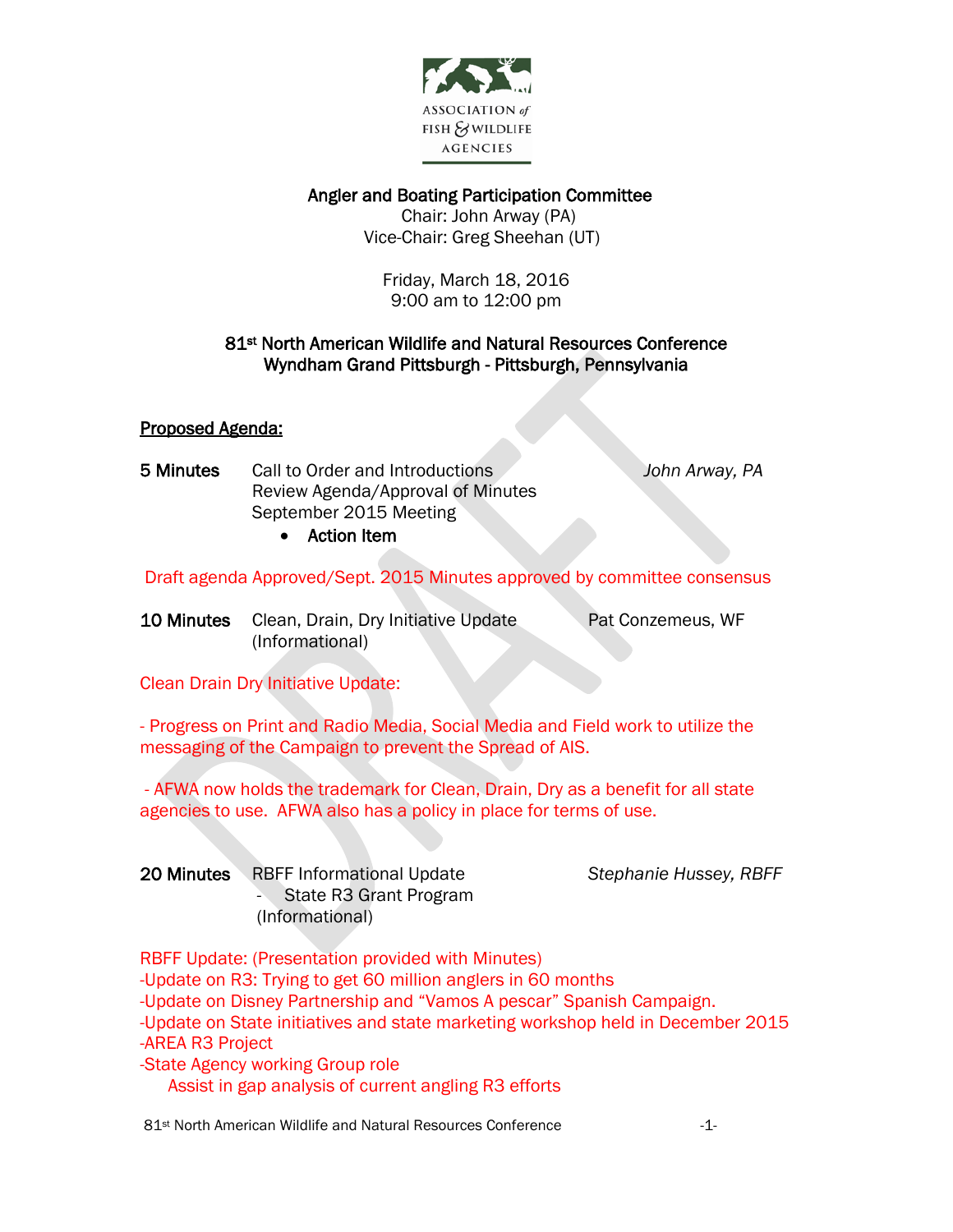- Assist in drafting Strategic Model
- This will provide a standardized evaluation structure for angling R3 programs
- Assist with pilot testing of Strategic Model

# 20 Minutes Update from the Sportfishing and *Brian Bohnsack, FWS* Boating Partnership Council - RBFF Metrics Team Update (Informational)

-John Arway updated committee on SFBC meetings to date and for the rest of the year.

-RBFF Metrics review overview. Draft revised metrics nearly complete, Fish chiefs from SD, GA, and TX on the metrics review team.

15 Minutes FWS Sport Fish Restoration & Boating Trust Fund *Tom Busiahn, FWS* Program Update (Informational)

(Presentation included in Draft Minutes) Overview of how the Trust Fund is funded.

-FY16 Apportionment to States -receipts up 1% in 2015 -Overview of Motorboat registration -Wallop-Breaux Reauthorized through 2021 -SFR program changes in the FAST Act -FWS Funding Administration of the program (shortfall) -Performance measures overview

| <b>20 Minutes</b> Boating Legislative Update |                 | Jen Mock-Schaeffer, AFWA |
|----------------------------------------------|-----------------|--------------------------|
|                                              | (Informational) |                          |

-In December Congress Passed Highway Bill, Reauthorizes Sport Fish Restoration & **Boating** Trust Fund

On December 3, Congress passed the five-year, \$305 billion Surface Transportation Reauthorization and Reform Act of 2015 (HR 22, FAST Act). The multiyear Transportation bill, which includes reauthorization language for the Sport Fish Restoration and Boating Trust Fund (SFRBTF), expires in October 1, 2020.

AFWA, in collaboration with the Angling and Boating Alliance (ABA), was actively involved in the development and negotiation of the trust fund reauthorization package, working to provide greater parity between the USFWS and USCG who administer the Sport Fish Restoration and Boating Trust Fund and among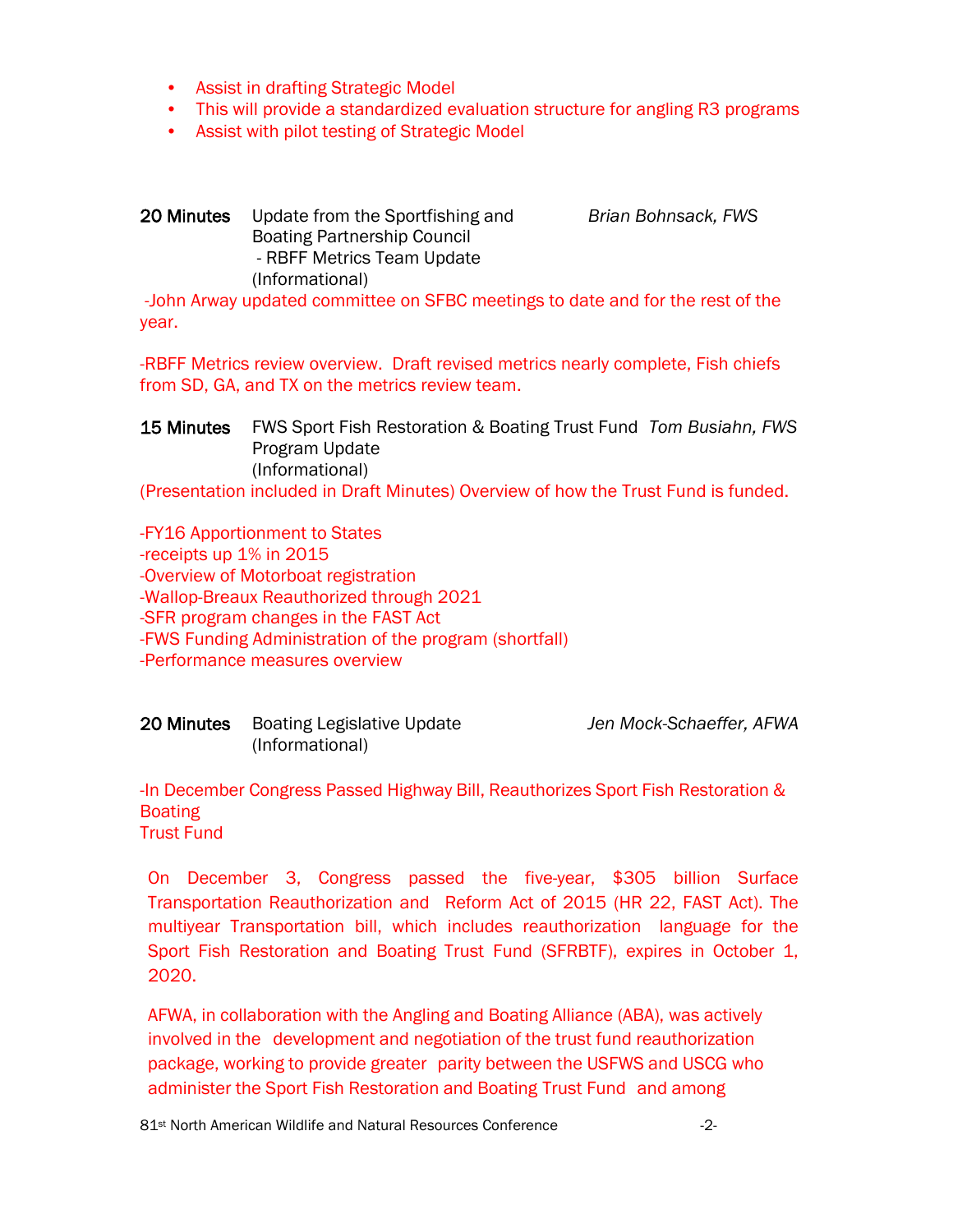stakeholders of the Trust Fund. Although the SFRBTF is a relatively small component of the behemoth national transportation bill, the consequences are hugely important for our member-state agencies and their programs.

# Highlights Regarding SFRBTF:

- Motorboat fuel and small engine gas taxes will continue to flow into the SFRBTF.
- AFWA and the ABA were successful in reconfiguring the trust fund allocations to permit the RBS program "set-asides" and USCG administrative funds to be taken "off the top" of the trust fund in an effort to provide parity with the U.S. Fish and Wildlife Service's administrative costs. The parity is now the USCG is a set administrative amount that increases annually by CPI like the FWS. The FWS administrative funds are status quo without an increase. However, a consensus point agreed to by AFWA, the ABA and the FWS that is included in the bill will now allow the FWS two fiscal years to obligate their administrative funds. Annual performance metrics sought by AFWA were not included in the final bill, but report language directs the FWS to prioritize funds spent in the regions over HQ.
- Consistent with the ABA position, the law creates a new set aside of \$1.5M annually for periodic iterations of the National Boating Survey exclusive of any other USCG program areas.
- The amount set aside for the USCG-led Manufacturer's Compliance Program was increased from

\$2M to \$2.1M annually, a compromise from the ABA's recommended \$2.5M.

- The bill creates a pool of \$1.2M from which funding for the Sport Fish and Boating Partnership Council (SFBPC) and each fisheries commission will be funded. The previous law established \$400k for the SFBPC and \$200k for each fisheries commission. The structure is now consistent with the USCG's Boating Safety Advisory Council's funding structure.
- The Multistate Conservation Grant Program is now nested within Sport Fish Restoration to create parity with the Recreational Boating Safety Account's Nonprofits Grant Program, which was effort championed by Hill staff.
- As a result of the new, off-the-top set-asides within the fund, the percentage distribution of the remaining funds were adjusted as follows to maintain fiscal parity:
	- $\triangleright$  Sport Fish Restoration increases from 57% to 58.012%, and now includes the MSCGP.
	- ▶ Recreational Boating Safety decreases from 18.5% to 17.315%, and continues to include the 5% nonprofits grant program.
	- Coastal Wetlands Program increases from 18.5% to 18.673% to maintain financial integrity of the fund.
	- The CVA (pump-out program) and BIG (boating infrastructure grants program) formerly funded at 2% each, will be combined under a 4%

81<sup>st</sup> North American Wildlife and Natural Resources Conference  $\sim$  -2-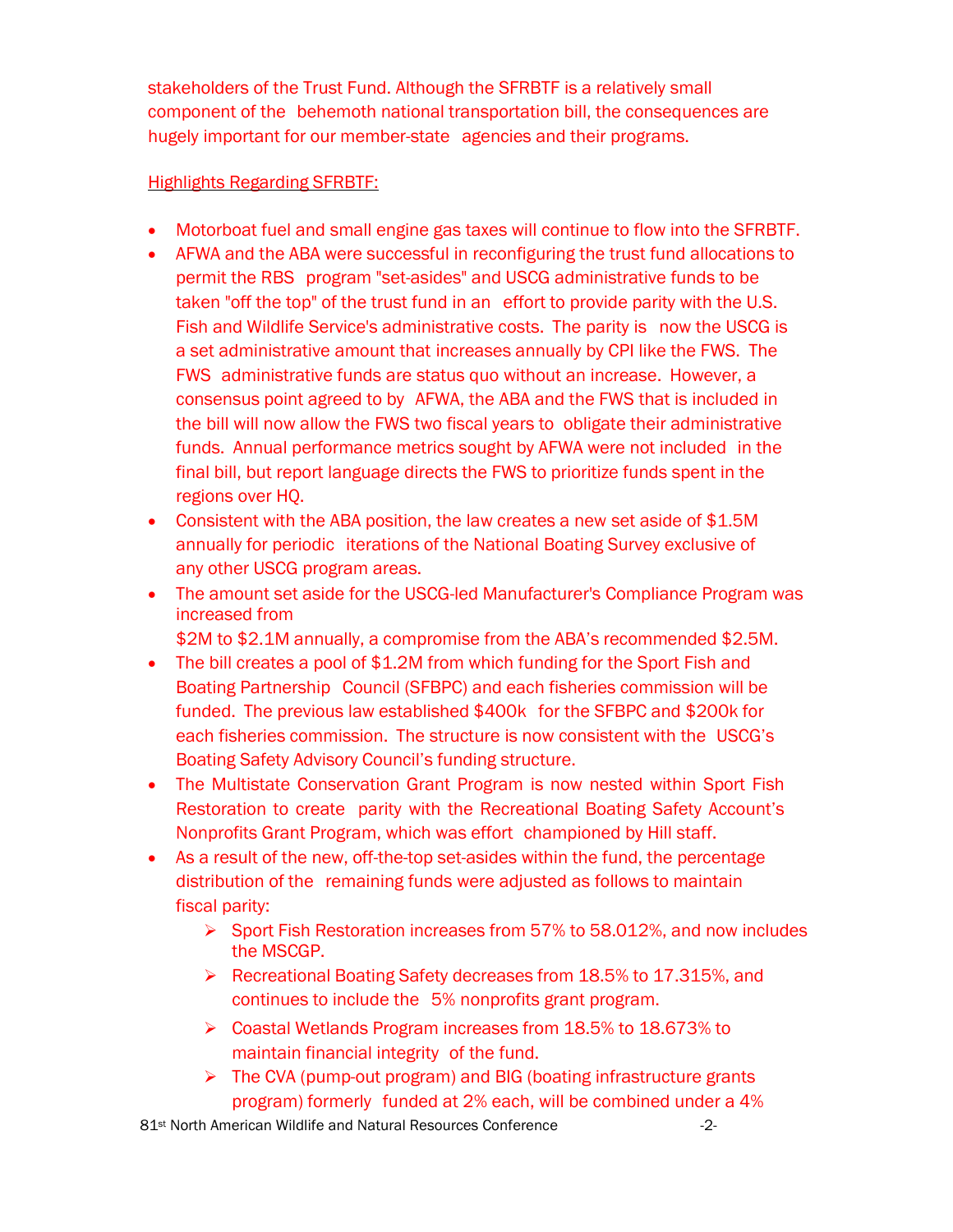annual allocation with neither program to expend more than 75% of the total available. This was a House led effort to increase states' flexibility and create FWS administrative efficiencies.

 $\triangleright$  The Communications and Outreach Program, which funds the RBFF, remains unchanged at 2%.

### Resiliency and Mitigation language added to the FAST Act:

- Adds resilient surface transportation systems as a national policy interest in metropolitan transportation planning.
- Adds natural disaster risk reduction to be considered in planning process goals.
- Adds: "reduce the vulnerability of the existing transportation infrastructure to natural disasters."
- Adds "resiliency of the transportation system and reduce or mitigate stormwater impacts of surface transportation."
- Strengthens the consideration of programmatic mitigation plans in project delivery and permitting.
	- *-* Update also touched on Sportsmen's package passed in House and passed out of Senate ENR and EPW Committee. House and Senate bills differ. Identifying if there is enough time to move legislation.
- 20 Minutes ASA Angler Churn and Lifestyle Survey Report *Rob Southwick,*  (Informational) Southwick Associates (Presentation included with Draft Minutes)

Survey Purpose: To improve R3 efforts to increase sportfishing participation and

marketing by identifying:

- License renewal rates
- Angler's lifestyle characteristics

Results were developed using 10 years of complete license data from 12 states. -1 in 10 Americans Fish and half as many more indicated they would like to fish. -33 Million people fish annually -Nearly half of this year's anglers will not renew their license next year -The average angler will only buy a license in 2.4 out of every 5 years -Young Angler Trends

-Fishing Falling in popularity within 16-34 year olds from 1991 – 2011 -Females and Younger Anglers lapse more frequently

-Rates of not renewing by Region – Southeast has the most

-How Fishing Appeals to Anglers

-Lifestyle Segmentation:

81<sup>st</sup> North American Wildlife and Natural Resources Conference  $\sim$  -2-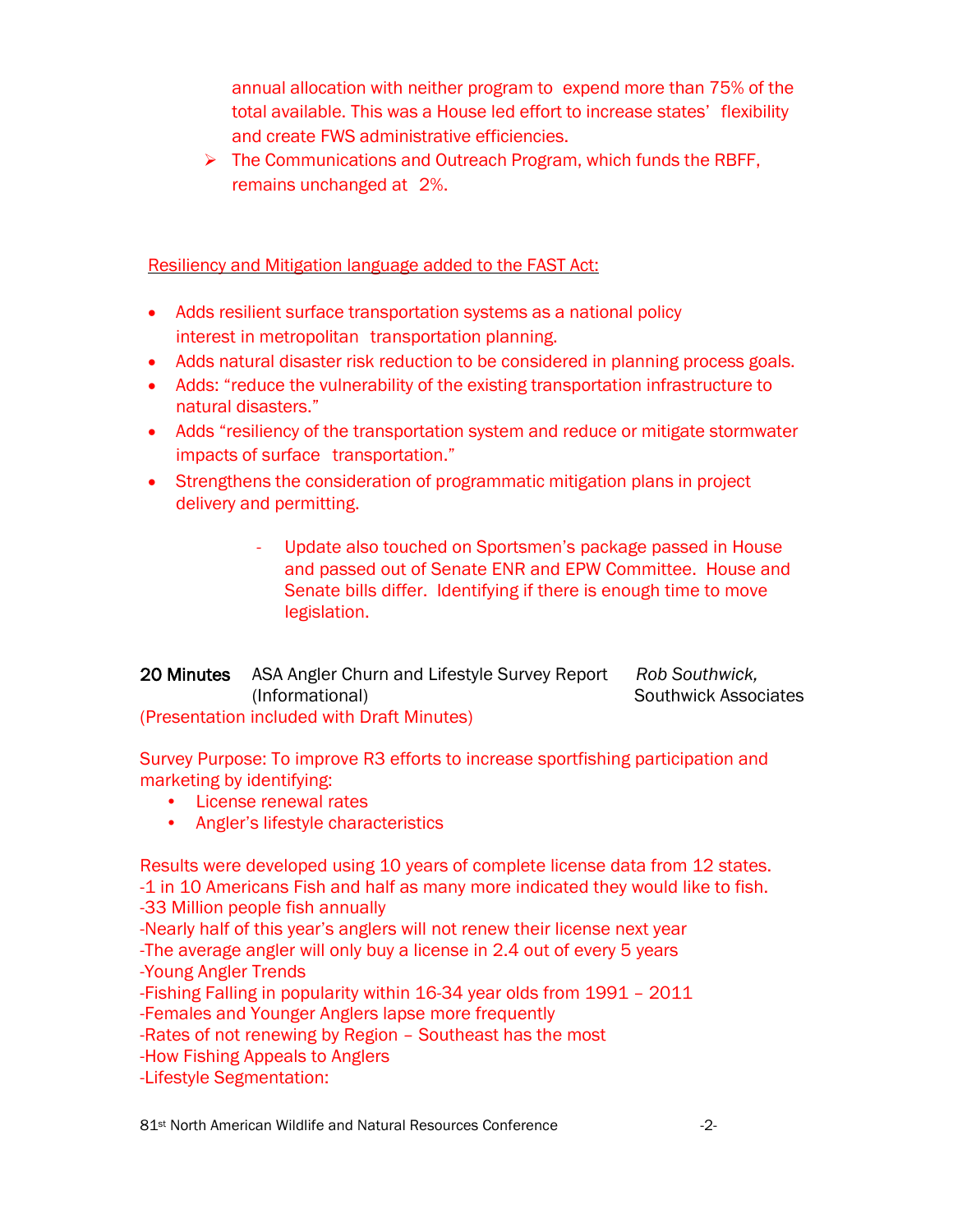-groups anglers based on their lifestyle preferences, motivations, purchasing habits and more

-recognizes people typically live in neighborhoods populated by others with similar lifestyles, attitudes, and interests

-allows marketing and recruitment efforts to become more effective by better targeting their audience and messaging

#### To download reports:

Visit the participation section under "Facts and Figures" a[t www.asafishing.org](http://www.asafishing.org/) 

| 15 Minutes | National Survey Working Group Update | John Arway, PA |
|------------|--------------------------------------|----------------|
|            | - How NCN can help National Survey   |                |
|            | (Informational)                      |                |

- AFWA National Survey Technical Workgroup charged with exploring different methodologies while maintaining comparability of data.
- Two 2016 surveys are being conducted:
	- National Survey with previous methodology (FWS, Census)– 4 States (OK, ME, MN and VA)
	- 50 State Survey using mailings, different sample frame (Rockville Institute)
- Two questions added to screener on shooting sports.

2016 Next Steps:

MSCG-funded evaluation team proposed for 2017-2018 to :

- Evaluate effectiveness of two methodologies
- Assess comparability of state level data from the two surveys.
- Make recommendations for 2021 survey
- Technical work group working with NSSF and ATA to develop possible new module for Recreational Shooting for the 2021 Survey.
- Tasks in 2017
	- Data ready for analysis; national preliminary overview and state preliminary overview tabulated; estimates to project coordinator in electronic format (March)
	- Special Pilot-Study Preliminary National Overview dataset available to project coordinator in electronic form (May)
	- Preliminary State Overview delivered (June)
	- Final version of Special Pilot-Study National Report delivered for evaluation purposes, and public-use data file in electronic form, ready for distribution on request (August)
	- State Reports released as available (December)

How Much Funding:

AFWA has created the National Survey Funding Task Force (Summit 3/15) to

81<sup>st</sup> North American Wildlife and Natural Resources Conference -2-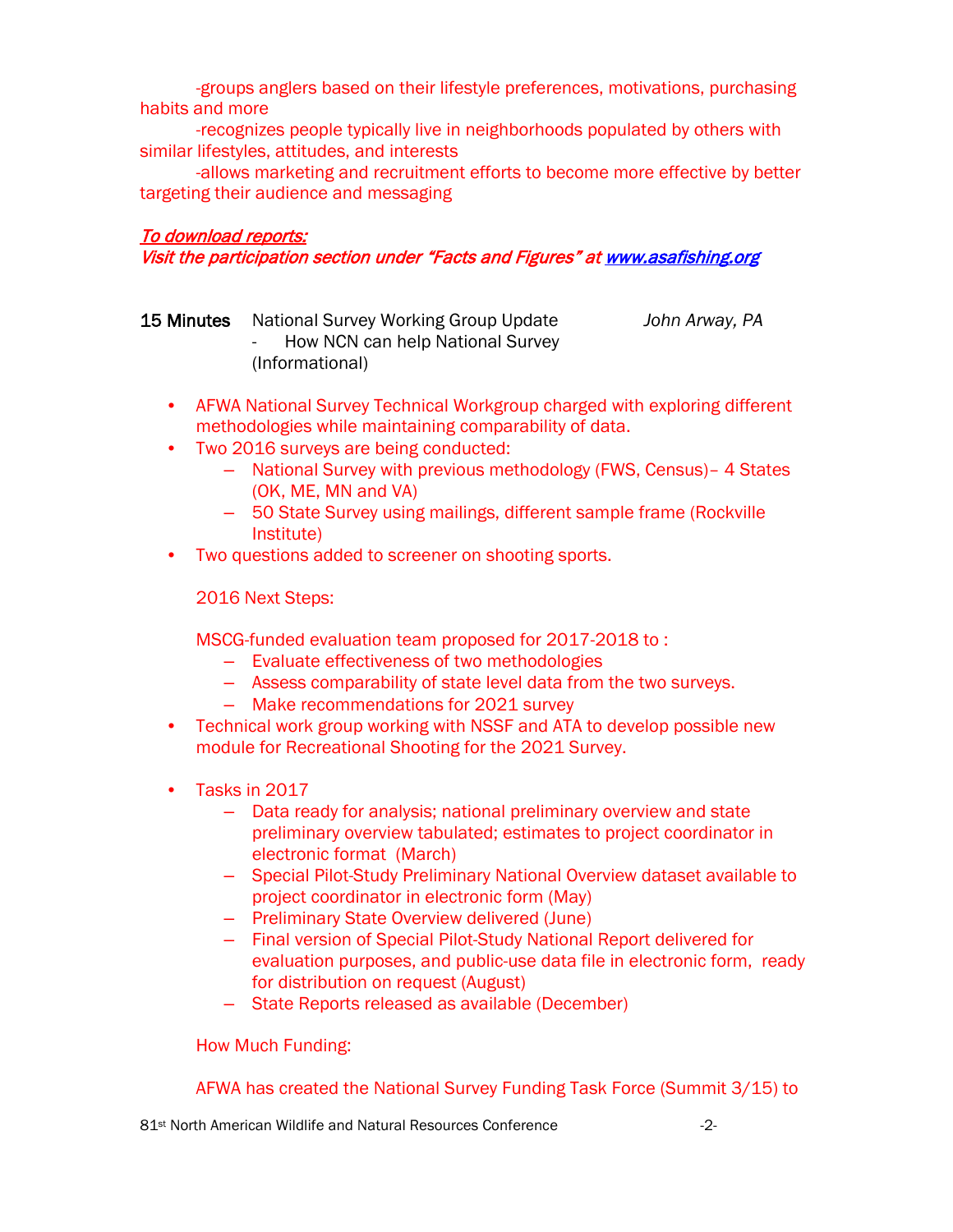identify additional sources of revenue and to lessen the burden on the MSCG program. How much money is needed ?

- What is minimum confidence interval that is acceptable?
- New Recreational Shooting Module.

Greg Sheehan also touched on the National Survey Funding task force and how they are trying to identify different ways to fund the National Survey, including identifying parties that benefit and are interested in the information provided in the survey to see if there is a way for them to help fund the survey.

# 10 Minutes SOBA Update *James Adams*

James Adams provided an update on SOBA (Attached with Draft Minutes) and Provided action items that were discussed at SOB meeting held at the North American.

10 Minutes Blue Ribbon Panel Recommendations *Mark Humpert, AFWA* (Informational)

(Presentation provided with Draft Minutes) Blue Ribbon Panel was established in 2015 to seek recommendations to acquire sustainable funding for State Wildlife Action Plans, as Annual appropriations won't cut it for SWAPs.

The Panel met 3 times in 2015 and recommendations were provided by the Panel (highlighted in attached presentation) and the below next steps were recommended:

- Introduce Legislation
- Launch Campaign
- Communications ("Telling the State Story")
- Business Outreach
- Agency Relevancy/Transformation Working Group

|                 | <b>15 Minutes</b> PA. Fish and Boat Commission Update |  |  |
|-----------------|-------------------------------------------------------|--|--|
|                 | - Keystone Select Waters Program                      |  |  |
| (Informational) |                                                       |  |  |

(Presentation provided with Minutes)

Program introduced in 2016, to provide anglers with an opportunity to fish over a high density of larger stocked trout.

New approach in 2016 to stocking 2-3 year old fish (14-20" +)

- Direct 3,300 of 30,000 large trout statewide to 8 select DHALO (delayed harvest artificial lure only) waters
- 1 water in each Commissioner District
- No new costs

81<sup>st</sup> North American Wildlife and Natural Resources Conference  $\sim$  -2-

Steve Kralik, PA.